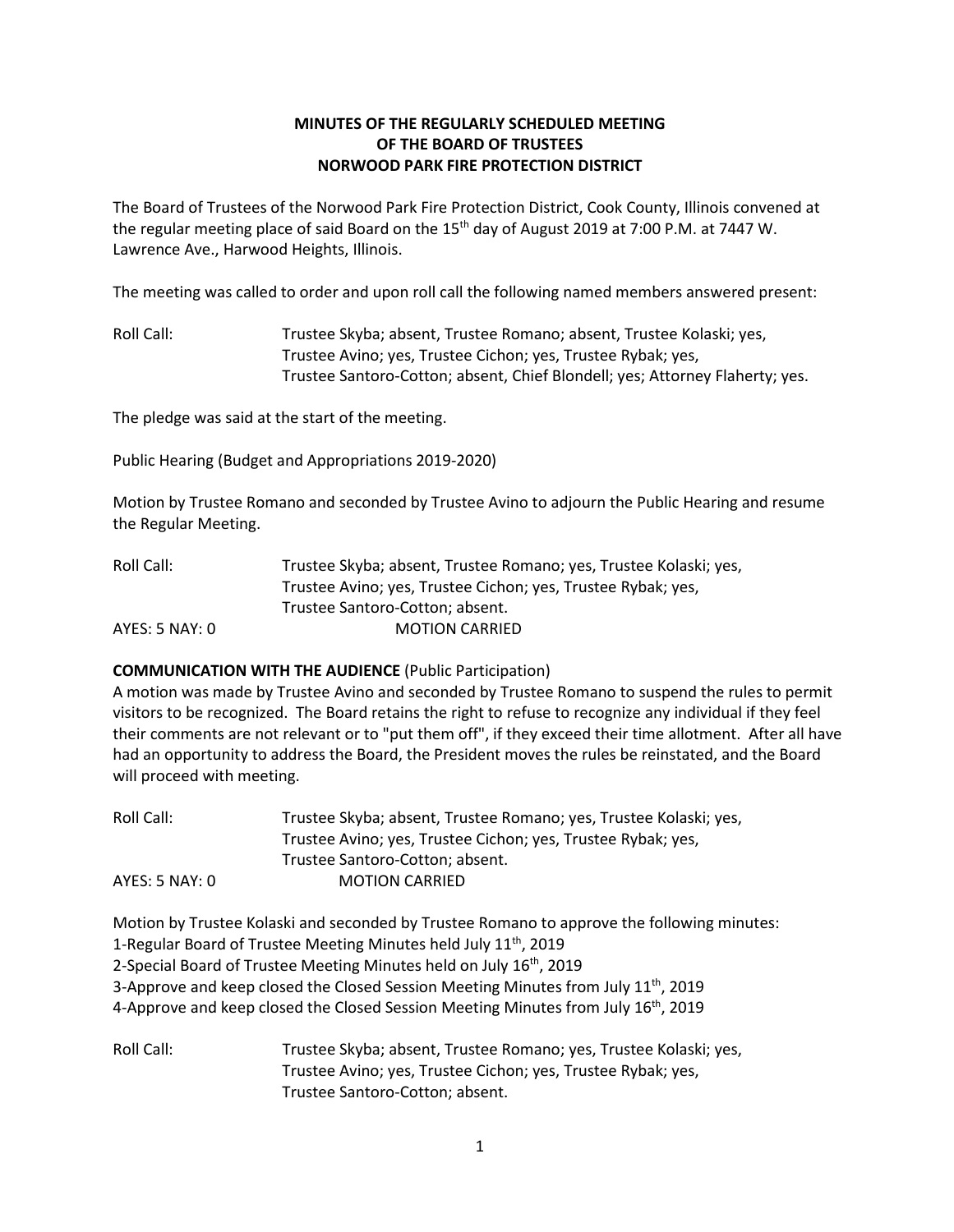**Accotc** 

### AYES: 5 NAY: 0 MOTION CARRIED

#### **TREASURER'S REPORT**

Schedule of Assets (Arising from Cash Transactions) July 31, 2019

| ASSELS                                                       |                |
|--------------------------------------------------------------|----------------|
| Checking and money market accounts (interest rate-APY):      |                |
| Byline Bank checking #4303503 (0.046%)                       | 92,948.09      |
| Byline Bank money market #4303498                            | 1,261,086.08   |
| Byline Bank ambulance billing money market #4304492 (0.295%) | 548,541.25     |
| Byline Bank-Medical #1003102                                 | 2,626.89       |
| Byline Bank- FSA #9990034868                                 | 2,549.83       |
| Total checking and money market accounts                     | \$1,907,752.14 |

### **Certificates of deposit (interest rate and maturity):**

| Belmont Bank (3.00%, 02/10/21)                           | 663,908.93     |
|----------------------------------------------------------|----------------|
| Belmont Bank (2.30% 08/05/19)                            | 132,395.75     |
| Belmont Bank (2.50% 05/23/20)                            | 450,382.12     |
| Belmont Bank (3.00% 01/21/21)                            | 552,608.07     |
| Belmont Bank (2.50% 01/19/21)                            | 390,696.17     |
| Total certificates of deposit                            | \$2,189,991.04 |
| Total checking, money market and certificates of deposit | \$4,097,743.18 |

Motion by Trustee Romano and seconded by Trustee Kolaski to approve July account payable expenditures in the amount of \$425,484.51 and the treasurer's report as presented form the Financial Statement.

Trustee Romano stated that the expenses were what we expected. We have a few CDs coming due.

| Roll Call:     | Trustee Skyba; absent, Trustee Romano; yes, Trustee Kolaski; yes, |
|----------------|-------------------------------------------------------------------|
|                | Trustee Avino; yes, Trustee Cichon; yes, Trustee Rybak; yes,      |
|                | Trustee Santoro-Cotton: absent.                                   |
| AYES: 5 NAY: 0 | <b>MOTION CARRIED</b>                                             |

#### **Chiefs' Report:**

Chief stated that all Trustees have received a written report.

Chief explained the new report format he is using.

As of this week we have finished using GoFormz and have switched over to Inspect ER, we will be saving about \$1,000 a year.

We have been using Brycer for Fire Prevention Bureau compliance with our businesses, it has really worked well.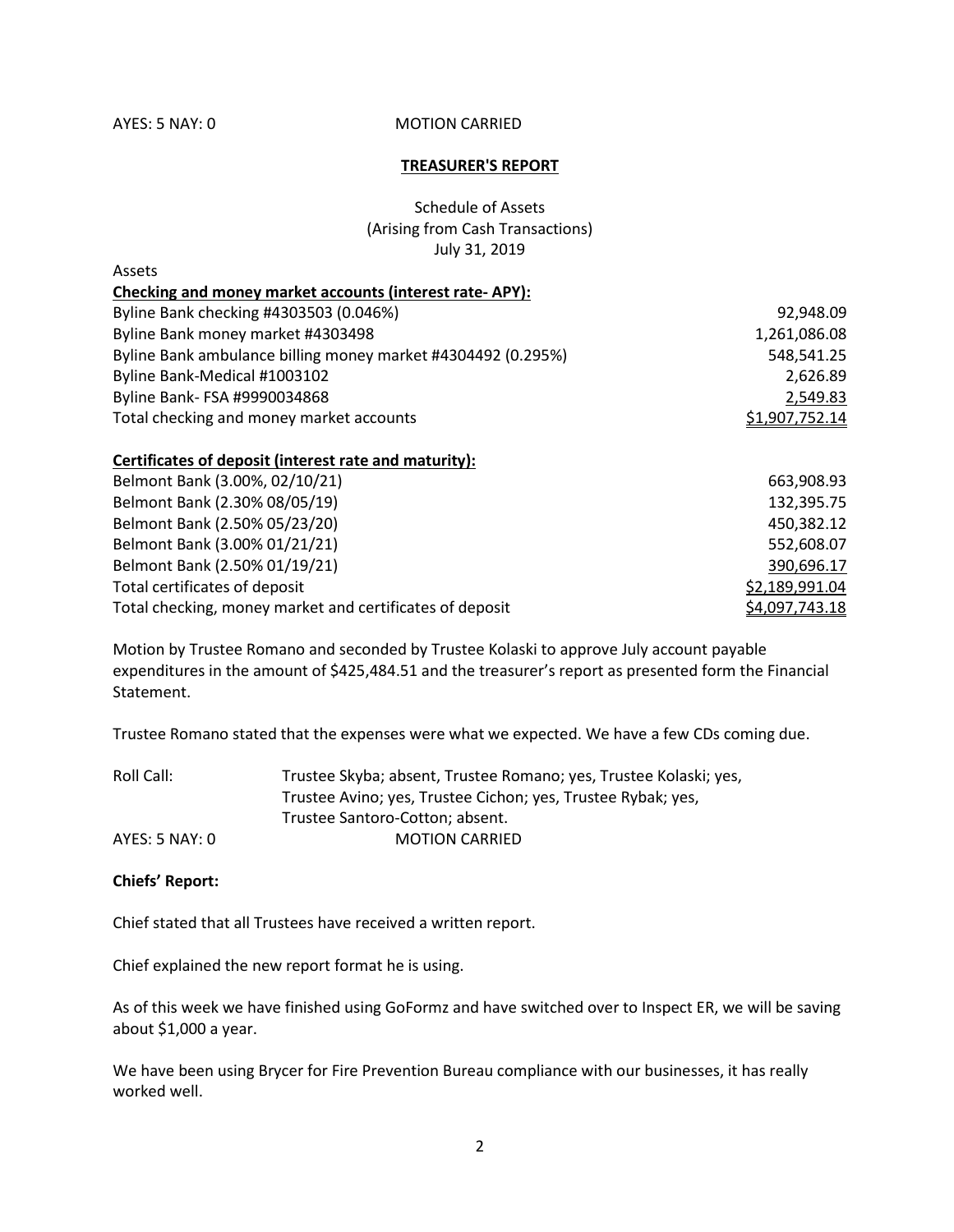As of yesterday, the District charged our first fee for a plan review. We are expecting to receive about a \$1,000 a month in Fire Prevention fees to help offset the cost of 7g. Discussion.

Discussed car seats installation. Chief Blondell estimated 70% of installations were for non-residents. Current car seat installation policy is that the districts certified installers would provide this service at any time they are available. This policy is causing interruption in service and training and the Chief recommended a scheduled install date once a month. Discussion. We would need to make a policy for this.

It was discussed that \$20 for an installation would be appropriate.

Discussion of frequent responses to the same residence. One of which has called 36 times in 6 weeks to assist up and down the stairs. We are up 163 calls from last year which is causing wear and tear on our personnel and equipment. A firefighter has requested a motorized stair chair to assist with carrying patients up the stairs.

Discussion on the new mandates for paramedics treating Police K9s and Fire Marshal K9s. We now could do CPR on dogs and provide oxygen with special masks. Discussion.

This weekend is the Harwood Heights Fest. We have supplied Trustee Rybak with handouts, pens, and stickers.

We need to decide where to go with the Grant Writer. There is a discrepancy with the amount of Surface Pros we received with the Grant Writer and previous Chief. Discussion.

Discussion on going paperless for Board Meetings. Part of the Surface Pro grant we received was to go paperless. Discussion on how Chief would like to have board packets emailed to all Trustees and then the day of the meeting, there will be a Surface Pro or other device here with the packet loaded up so they can see the information. Discussion. Attorney Flaherty states that this is what most departments are doing.

We have printers on all the ambulances currently, this week, Phil Goldman will be removing all the printers and has put cords in so they can be printed at the hospital.

Work has been ongoing in the bathrooms. There was \$10,000 approved by the board. Discussion on what has been completed so far. We are still under budget.

We have discussed our fleet and how it is getting older. We have discussed our 5-year plan and will form a committee with firefighters with a good understand of fire service apparatus . Discussed the issues with the Truck. The first vehicle to be replaced is the Fire Prevention Bureau because it is embarrassing. We do not need anything fancy, no lights, radios, etc. We will have the Fire Prevention Bureau on it, but nothing else. Discussion.

Attorney Flaherty stated that if it is part of the state bid, you are alright, and you do not have to go for bid. Trustee Rybak asked if we could go for a referendum for a Truck. Attorney Flaherty states you can go for a bond referendum for capital which is would be for a vehicle. He states that 2021 may be a good time to try, you do not want to go for a referendum during a presidential year.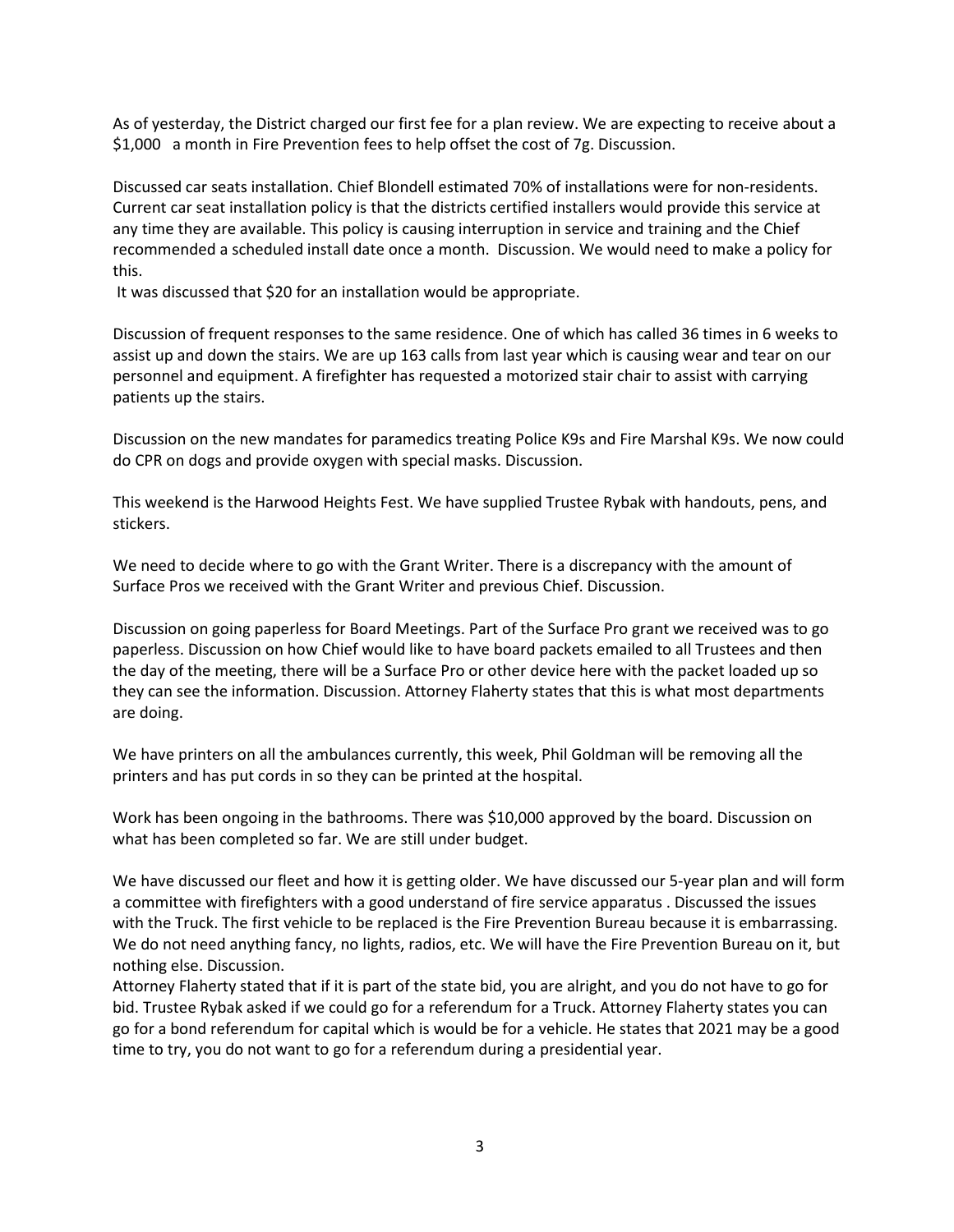Trustee Kolaski asked what can be done about repeat calls. Trustee Rybak states that Norwood Park (Chicago) has started to charge for this. Discussion. Attorney Flaherty states he can prepare an Ordinance that after a certain number of calls, we will begin charging. Discussion.

Motion by Trustee Rybak seconded by Trustee Avino to approve the Chief's report for July 2019. AYES: 5 NAY: 0 MOTION CARRIED

**President's Report:** Trustee Cichon stated that he feels that everything is going in the right direction and positive. He would like to get the Chief contract done. Very ecstatic with the personnel and the board. Chief Blondell stated that he feels he can speak for the personnel and say that they are very happy with the direction the board is going.

# **Committee Reports:**

Finance Committee- Trustee Romano stated we will be transferring the money to Wintrust next week.

Building and Equipment Committee- Trustee Rybak stated most of the items were discussed by Chief Blondell. Explained the stair chair. Had a building committing and took a tour, we will have to have another and see what we have left to complete.

Policy & Strategic Planning Committee- Trustee Kolaski stated we need another policy meeting. He spoke to Attorney Flaherty regarding the speaking at a board meeting that we have 3 minutes and 5 minutes. Discussion.

Community Relations Committee-Trustee Avino stated everyone has a set of minutes. Information has been discussed. The Harwood Heights Fest is this weekend and there will be a table on Saturday for sure. Chief Blondell explained that we have a busy day of block parties as well. We are going to try and get a couple firefighters in to cover the block parties and the fest. Explained the overtime list and discussed overtime for public education. Chief stated that if we have a commitment to community relations and public education, then we are going to have to expect to spend some money due to the increase in call volume. Trustee Avino states that he has been at some block parties and there was a great response to the fire personnel that attended. Next thing we need to plan is the Open House and we need to schedule a meeting. Trustee Rybak asked if there will be room for others at Open House, for example SAC would like to attend. Discussed new ideas.

### Fire Commissioner Report- No report

Attorney Report- Attorney Flaherty stated received a letter today from Pension Board Attorney requesting our records regarding Al Nagrocki.

Chief asked me to get a Service Mark/Trademark on our logo. US Government has a Trademark. The State of Illinois also has one that is only good in Illinois, but the cost would be \$10. It is a 4-page form and simple to use. By doing this, you have the ability to protect this

Bill that passed to law is an exception from bidding has expanded to out-of-state Co-Op.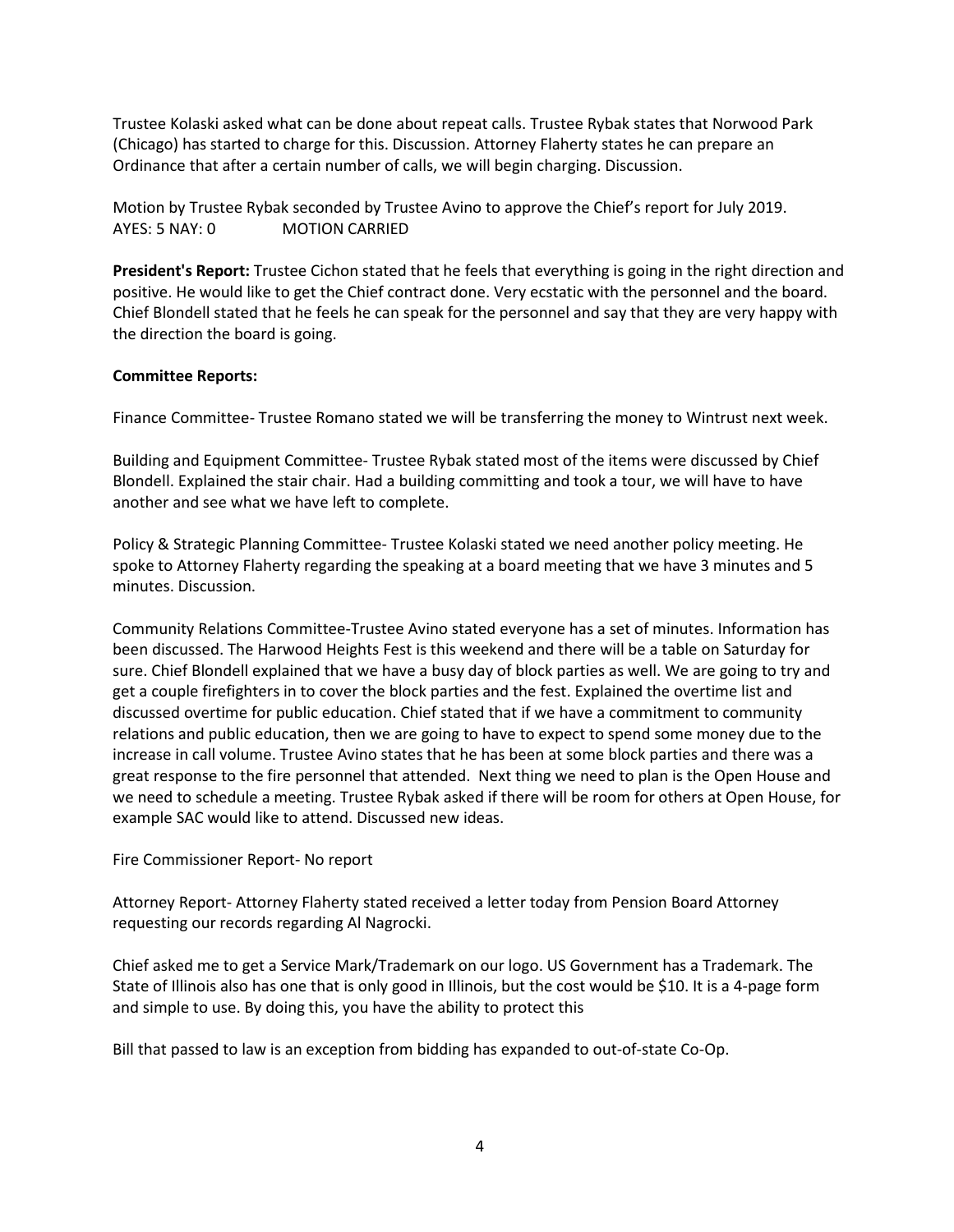Districts do not have to publish in a daily newspaper, it can be in weekly. You also do not have to publish promotional testing.

States that there has been discussion about pension reform which would not happen until after November.

## **Old Business:**

None

# **New Business**

Motion by Trustee Romano and seconded by Trustee Avino to adopt and approve Ordinance #19-4, the Norwood Park Fire Protection District Budget and Appropriation for fiscal year 2019-2020.

| Trustee Skyba; absent, Trustee Romano; yes, Trustee Kolaski; yes, |
|-------------------------------------------------------------------|
| Trustee Avino; yes, Trustee Cichon; yes, Trustee Rybak; yes,      |
| Trustee Santoro-Cotton: absent.                                   |
| <b>MOTION CARRIED</b>                                             |
|                                                                   |

Motion by Trustee Rybak and seconded by Trustee Kolaski to approve the purchase of a power stair chair from Ferno at a cost not to exceed \$7,000.00.

| Roll Call:     | Trustee Skyba; absent, Trustee Romano; yes, Trustee Kolaski; yes, |
|----------------|-------------------------------------------------------------------|
|                | Trustee Avino; yes, Trustee Cichon; yes, Trustee Rybak; yes,      |
|                | Trustee Santoro-Cotton: absent.                                   |
| AYES: 5 NAY: 0 | <b>MOTION CARRIED</b>                                             |

The possible action on appointment of/contract with Fire Chief was tabled.

Motion by Trustee Rybak and seconded Romano by Trustee to approve the Consent Agenda

4. Amend the ID Network CAD Software payment from \$21,000 to \$24,657.

5. Amend Rich Appelhans' accumulated sick time to \$4,059.42 of which \$1,784.22 will be going on the books for medical insurance

- 6. Approve Finance Committee Meeting Minutes dated June 17, 2019.
- 7. Approve Policy Committee Meeting Minutes dated June 10, 2019.
- 8. Approve Community Relations Committee Meeting Minutes dated June 10, 2019.
- 9. Motion to ratify the following purchases:

-**Emergency Vehicle Services** in the amount of \$1,235.49 for engine 101 annual maintenance and oil change

- **Blue Collar Computer (BCC)** in the amount of \$1,301.00 for monthly 365 and correcting multiple computer issues.

**-American Express** in the amount of \$2,208.46 for FPB Code Books, Triton Class- Chief Blondell, postage, monthly charges for Stamps.com and GoFormz.